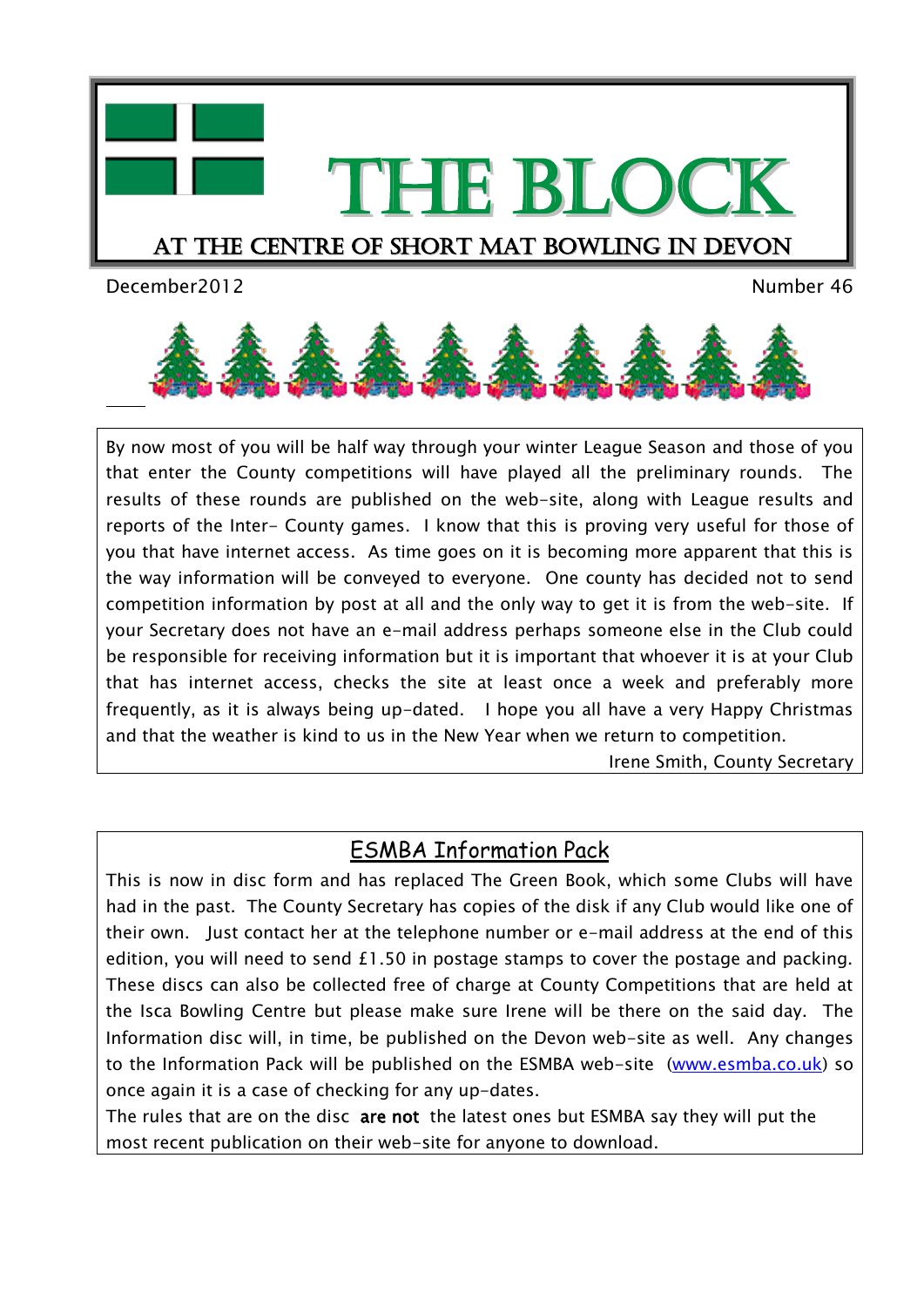#### Club Competition Dates

If you have a tournament at your Club over the next few months let us know. We are aiming to put a list on the web-site in the New Year to help with the planning of your future Club competitions. Please let Richard Ivings know at [ivings\\_r@hotmail.com](mailto:ivings_r@hotmail.com) or Irene Smith at [jandismith@tinyonline.co.uk.](mailto:jandismith@tinyonline.co.uk)

# County Competitions

We would like to make a plea to all Club Secretaries to bring the County Competition information to the attention of all the members of your Club. This season we had calls from members who had missed the closing date because they had not seen the entry forms. Some Clubs do not meet in the summer and unfortunately this is the time the paperwork is forwarded to all the Clubs either by e-mail or post. It has to be sent then, with a closing date sometime in July, so that the Competitions Secretary has time to sort out the entries, make the draw in August and send details to the Clubs Secretaries for the competitions to start in September or October. The entry forms are published on the web-site in early summer and these can be downloaded but if you do not have internet access then you will be reliant on the Club Secretary informing members. If you do not meet during the summer may we suggest that before you close you ask your members if they wish to enter the County Competitions during the following season and then pass this information on to Club members when it is received, either by post or maybe a telephone call to those members wishing to enter the County competitions.

The players that have entered the competitions this year have told us that they enjoy coming and appreciate the work that goes into running them. It is a shame that some people miss out because they do not get to hear about them.

### Inter-County Competitions

The Premier Team made a good start to the season with two superb wins. They won 38-2 at home to Somerset and 32-8 away against Dorset. The "A" Team however struggled in the first two games, drawing the first against Somerset and losing the second against Dorset. The third set of matches saw the Premier Team win 32 – 8 at home against Cornwall but the "A" Team still could not manage to get back to their former glory and lost 15-25. At the beginning of November both teams played away against Somerset. The Premier Team continued their winning streak with a score of 22-18 but although the "A" team improved their performance they still lost by a narrow margin 19-21. The following week both teams travelled to Cornwall where the Premier Team enjoyed another win 23-17 but once again it was defeat for the 'A' Team. With only one more game to play the Premier Team will go on to the knock-out rounds and it is likely that the "A" team will play off for the consolation event. It will be disappointing for the "A" team players but they have tried hard this year and must now take all the positives from their game and look forward, not back.